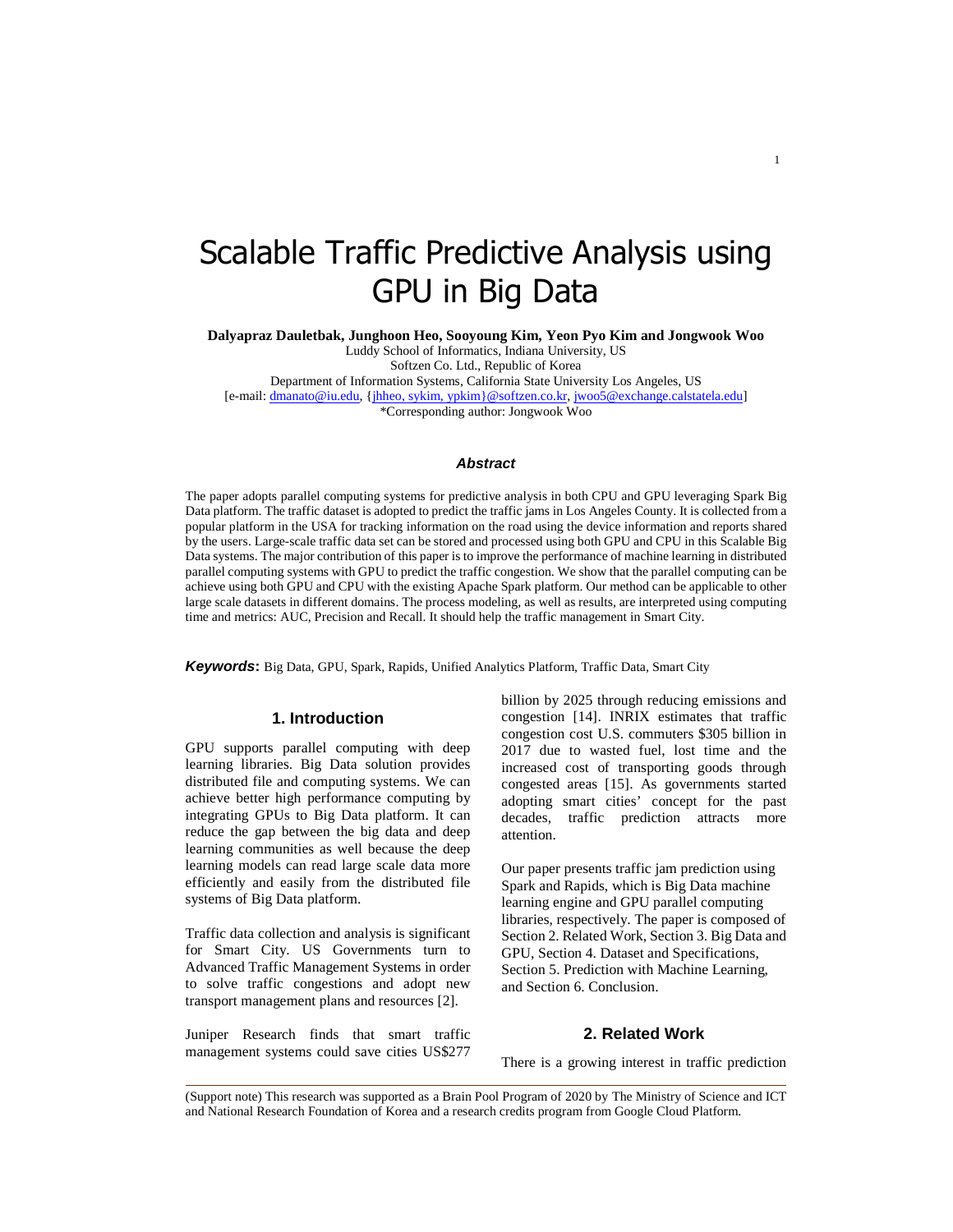systems to support traffic operators in city's decision-making tasks.

Waze is an app for those who are interested and willing to connect with it for better community. As a crowd sourcing, the users of Waze can exchange data to drive easier with more information and to make data-driven infrastructure decisions and increase the efficiency of incident response [5]. One of the works that is based on traffic data of Waze is available in the form of slides from Summit on Data-Smart Government at Harvard [6]. This study focuses on collaboration of Waze and Louisville City and points out major insights from such partnership. The outcome of this work is analysis of data in the form of animated maps and Excel tables of hot spot traffic [7,8].

Another study was conducted in New Haven County, Connecticut. In this research GPS data set was gathered from MapMyRun traffic website and further processed and analyzed using R [9]. The author used sampled small data set for analysis, whereas we present a framework with bigger data sets. Also, this work concentrates on clustering the hot areas of traffic, however, our work gives prediction of jams using classification model with Big Data platform utilizing GPU.

Dalya et al. explained the flow of big data files management and further prediction of traffic jams using machine learning with Hadoop Spark Big Data platform [16]. But, in this paper, we leverage Big Data platform utilizing GPU to get much better performance for traffic prediction.

# **3. Big Data and GPU**

Apache Spark has been one of popular solutions for Big Data. It supports in-memory processing as a distributed parallel computing systems with machine learning libraries. It is integrated into Hadoop Big Data systems as a computing engine. Hadoop cluster is composed of HDFS file systems, computing engines with MapReduce and Spark, and YARN resource management. YARN helps the platform linearly scalable.

### **3.1 Gap in Big Data and Deep Learning**

The traditional data science develops machine learning models in Python and R for the small dataset. It has the data size of up to Mega-Bytes and generates memory issues when to process Giga-Bytes of data set. Figure 1 shows the gap between the traditional and Big Data.



**Fig. 1.** A gap between the traditional Data Scientists / Deep Learning and the professionals in Big Data

Legacy data projects needs more Big Data Engineers, Analysts, and Scientists while the data grows exponentially. Even the deep learning system with a single server has the similar issue when to read and process massive dataset, greater than Giga-bytes.

## **3.2 GPU in Big Data**

GPU chip with Multi-cores accelerates the development of the deep learning applications with various Deep Learning algorithms. Deep Learning libraries such as Tensorflow and Keras efficiently use Multi-cores for parallel computing to achieve high performance. And, Andrew Ng at Stanford University shows that Deep Learning models are more scalable and accurate than legacy Machine Learning while data grows larger. Big Data community has been working on leveraging the Big Data platforms with GPUs to read massive dataset stored in HDFS and to utilize both legacy machine learning and deep learning models.

The RAPIDS suite is an open source software libraries to execute machine learning analytics in GPU utilizing NVIDIA CUDA [11]. NVIDIA CUDA is a parallel computing architecture supporting parallel operations. NVDIA has created Rapids for Spark 3.0, which drastically improves the performance of ETL, data engineering, data analysis, and data prediction [12]. Thus, Spark 3.0 in GPU supports deep learning and legacy machine learning as shown in Figure 2. It also resolves the issue of the gap presented in Figure 1 by transferring large scale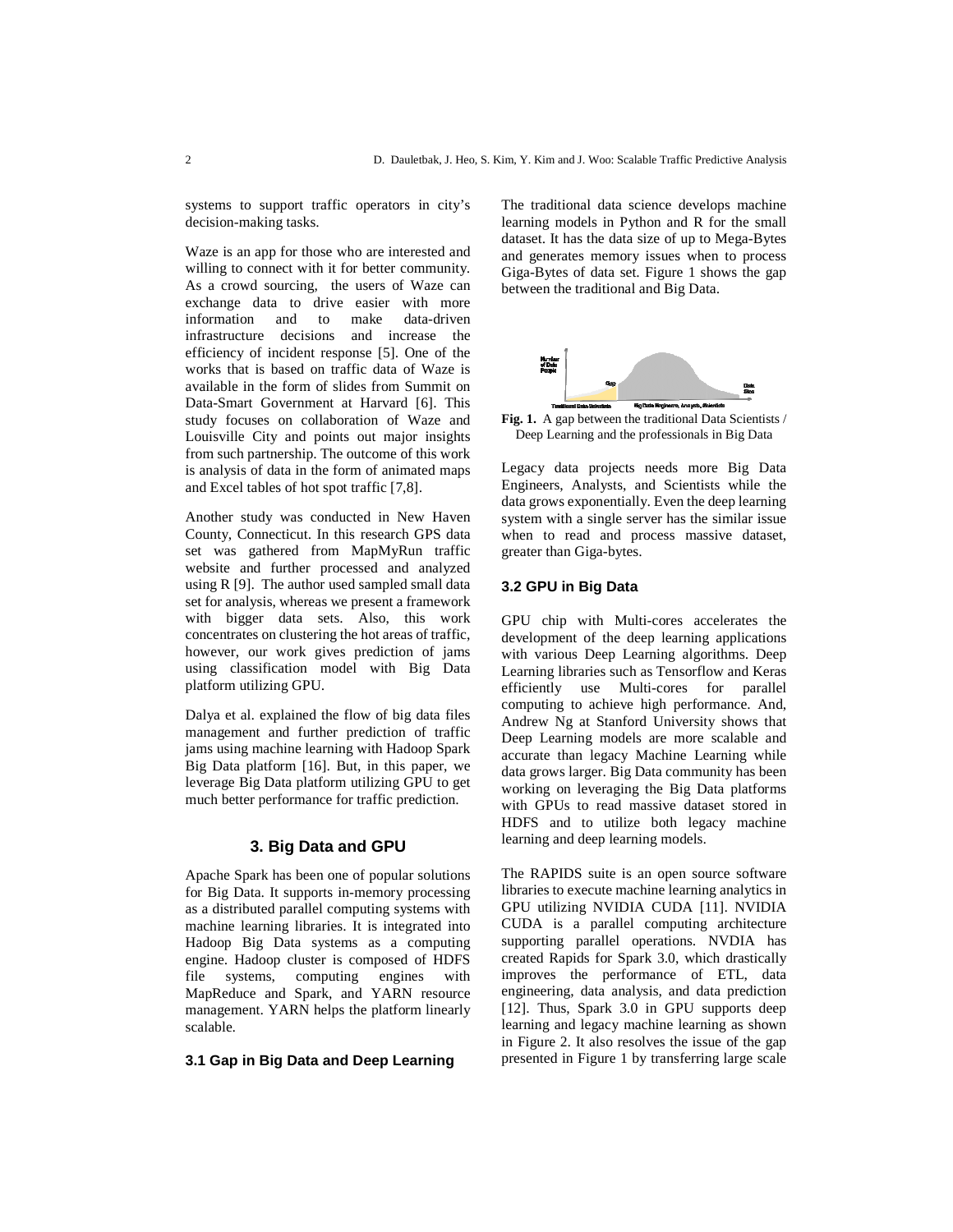dataset for GPU to process as illustrated in Figure 2.



**Fig. 2.** Apache Spark 3.0 in GPU

We can implement Big Data predictive analysis with both legacy machine leaning and deep learning algorithms in Spark and Rapids. That is, we can leverage Big Data cluster with multiple nodes that have both CPUs and GPU. The cluster can achieve high performance with parallel computing operations in GPU chips and distributed parallel computing in CPUs.

Classifications are commonly used to detect Ad Click and credit card Fraud. Decision Trees is one of the algorithm for classification [11]. In the paper, three machine learning algorithms are compared for classifying and detecting the traffic jams: Random Forests, Gradient Booting Tree, and XGBoosting.

Random Forest is ensembles of decision trees by combining many decision trees with being expressed as a set of de-correlated decision trees. Thus, it reduces the risk of overfitting. The example of Random Forest can be a data set that contains different random values and their class. Then the data set is divided into a lot of subsets with random values and random classes. After the division, the algorithm decides and allocates different classes to each of the independent forests. Similarly, Gradient Boosting Tree uses Decision trees as a group of machine learning algorithms. It also combines many weak learning models together to create a strong predictive model.

XGBoost is a distributed gradient boosting library also called GBDT (Gradient Boosting Decision Tree) and GBM (Gradient Boosting Machine). It provides parallel tree boosting, which allows parallel distributed computing possible in Hadoop/Spark cluster [13]. In the paper, we use XGBoostClassifier in Spark for classification.

#### **4. Dataset and Specifications**

The traffic dataset was provided by Information Technology Agency of Los Angeles City Department for study purposes and consisted of 5,858 JSON files covering information reported by app users (accidents, jams, road closure etc.) and information captured from users' devices (location, speed, time deviation from original route). Since this database is not publicly open and data is shared upon request only, we were authorized to use a portion of the data only. The dataset is of the size 1.8 GB and covers nine days (Dec 31, 2017 – Jan 8, 2018).

The data has two major files: alerts (information reported by users) and jams (information captured by user's device). Total number of rows (event records) for alerts and jams are 2,170,694 and 16,058,236 rows respectively. The same data processes can be applied to much bigger dataset (as large as 70GB+ annually) as Hadoop Spark Big Data systems is linearly scalable.

The Table 1 shows the hardware specification for GCP (Google Cloud Platform) cluster.

| <b>Spark</b><br><b>Cluster</b> | 2 worker nodes<br>(CPU) | 2 GPUs          |  |  |
|--------------------------------|-------------------------|-----------------|--|--|
|                                | $n1$ -highmem-32        | nvidia-tesla-t4 |  |  |
| Cores                          | 32                      | 48              |  |  |
| <b>Memory</b>                  | 208 GB                  | 32 GB           |  |  |
| H/W Specification<br>Toble 1   |                         |                 |  |  |

**Table 1.** H/W Specification

The table 2 lists the attributes and metadata of alerts after cleaning the data:

| location_x    | X-coordinate of location       |  |  |
|---------------|--------------------------------|--|--|
|               |                                |  |  |
| location_y    | Y-coordinate of location       |  |  |
| street        | Street name                    |  |  |
| city          | City name                      |  |  |
| country       | US                             |  |  |
| road type     | Road type                      |  |  |
| report descri | Small text describing the      |  |  |
| ption         | traffic event written by user  |  |  |
| type          | Type of reported traffic even: |  |  |
|               | road closed, jam, accident,    |  |  |
|               | hazard                         |  |  |
| pub date      | UTC Time of the publication    |  |  |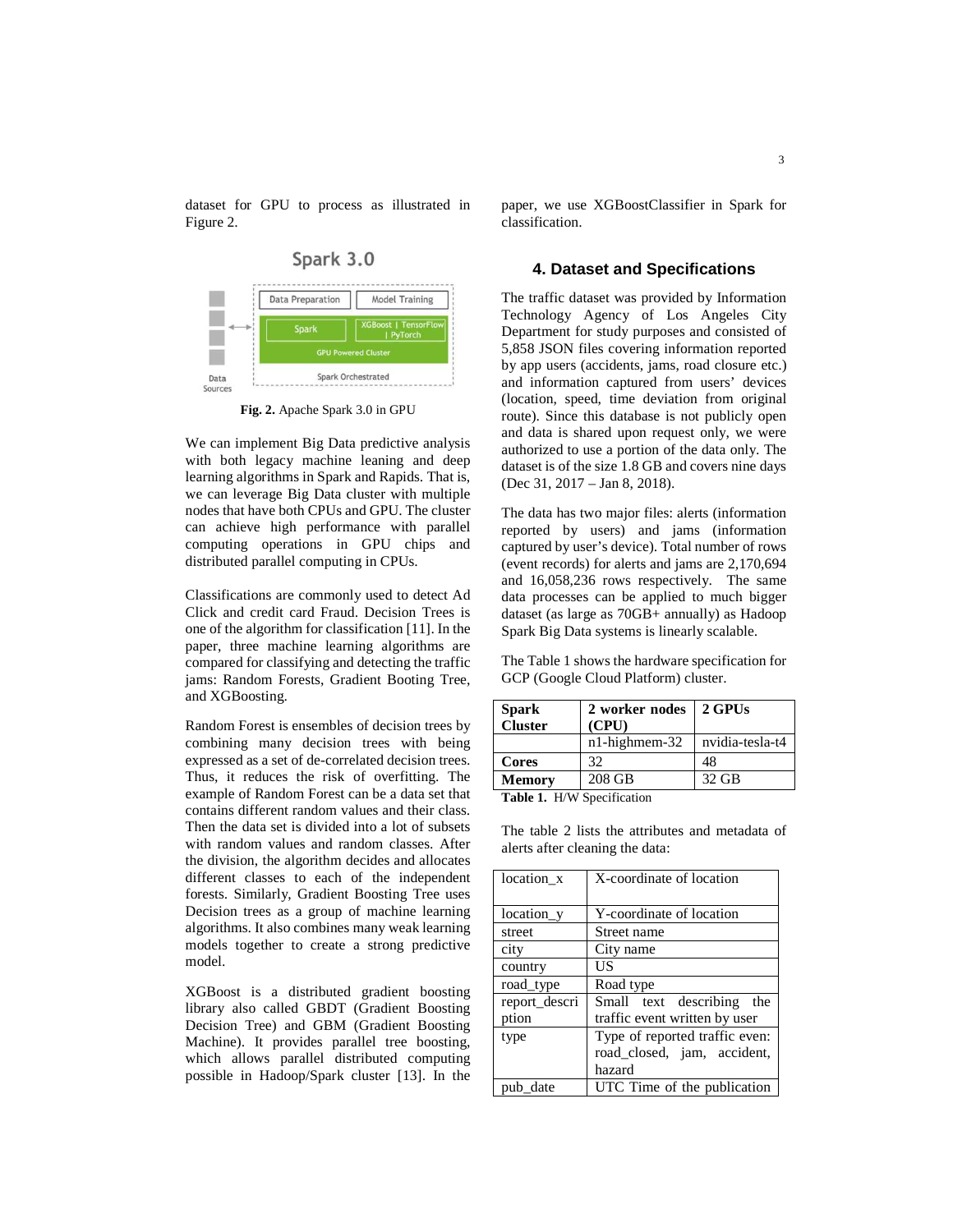|          | of traffic report                |  |  |
|----------|----------------------------------|--|--|
| date_pst | Pacific Time of the              |  |  |
|          | publication of traffic report    |  |  |
| month    | Month number of the              |  |  |
|          | publication (1-12)               |  |  |
| day      | Day of the publication $(1-31)$  |  |  |
| hour     | Hour of the publication $(0-23)$ |  |  |
| min      | Minute of the publication        |  |  |
|          | $(0-59)$                         |  |  |
| sec      | Second of the publication        |  |  |
|          | $(0-59)$                         |  |  |
| weekday  | Day of the week of the           |  |  |
|          | publication (Monday              |  |  |
|          | Sunday)                          |  |  |

**Table 2.** Alerts attributes

Table 3 lists the additional attributes and metadata filtered for jams, which is generated passively from device's GPS:

| level  | jam level, where $1 -$ almost no jam<br>and $5 -$ standstill jam |  |
|--------|------------------------------------------------------------------|--|
| speed  | driver's captured speed in mph                                   |  |
| length | length of the traffic ahead in the                               |  |
|        | route of user in meters                                          |  |
| delay  | time deviation from the original time                            |  |
|        | in seconds                                                       |  |

**Table 3.** Jams attributes

# **5. Prediction with Machine Learning**

#### **5.1 Machine Learning Flow**

We aim to predict the traffic jam with classification model.

Prior to model training we chose to split dataset into 75% of training set and 25% of model performance testing set. After several iterations of model training/testing and by calculating the weight of the columns, we excluded columns that have no value for traffic jams prediction. We used *TrainSplitValidation* and evaluation set of *xgbClassifier*, which helps build general model.

There are several metrics to validate performance of the multiclass classification model as follows: *AUC (Area Under ROC Curve)* – area of total records classified correctly; *Precision* – ratio of correctly identified records as positive out of total records identified as positive; *Recall* – ratio of correctly identified

records as positive out of total actual positives [15].

Our model is built with 2 worker nodes and 2 GPUs shown in Table 1. The number of executor cores are set to 4 and *spark.task.cpus* to 1, so it runs 4 concurrent tasks per executor. XGBoost's NUM\_WORKERS and *nthreads* are set for 2 and 1, respectively.

In the range of 5 traffic levels presented in Table 3, we regard that the traffic jam *label* is true when *level* is greater than 2. Table 4 shows the confusion matrix of XGBoost in which GPU accelerates the computation to build the traffic prediction model.

|                                                                                                                                                                                                                                | <b>Predicted 0</b><br><b>Predicted 1</b> |           |  |  |
|--------------------------------------------------------------------------------------------------------------------------------------------------------------------------------------------------------------------------------|------------------------------------------|-----------|--|--|
| Actual 0                                                                                                                                                                                                                       | 2,259,865                                |           |  |  |
| Actual 1                                                                                                                                                                                                                       |                                          | 4.398.279 |  |  |
| $\mathbf{T}$ . Li. $\mathbf{A}$ $\mathbf{C}$ . $\mathbf{C}$ . $\mathbf{C}$ . $\mathbf{M}$ . $\mathbf{M}$ . $\mathbf{C}$ . $\mathbf{C}$ $\mathbf{V}$ . $\mathbf{C}$ $\mathbf{D}$ . $\mathbf{M}$ . $\mathbf{M}$ . $\mathbf{M}$ . |                                          |           |  |  |

**Table 4.** Confusion Matrix of XGBoost Model

We weight more with Recall and AUC for the accuracy. Recall become higher when false negative (FN) is smaller. FN means in traffic prediction is when the model predicts no traffic jam but it actually has the traffic jam. AUC generally states the percentage of accurate prediction.

|                  | RF                 | <b>GBT</b> | <b>XGBoost</b> |
|------------------|--------------------|------------|----------------|
| <b>AUC</b>       | 86.3%              | 89.6%      | 100%           |
| <b>Precision</b> | 0.890              | 0.922      | 1.0            |
| Recall           | 0.956              | 0.947      | 1.0            |
| Computing        | $1 \text{ hrs } 8$ | 3 hrs 55   | 21 sec         |
| <b>Time</b>      | min 53             | min 23     |                |
|                  | sec                | sec        |                |

**Table 5.** Accuracy Measurement

In Table 4 with traffic labeling, XGBoost has all 100% for AUC and Recall with the parameter pairs of maximum depth and leaves: (*max\_depth*: 5, *max\_leaves*: 256). Its computing time with GPU is amazingly short comparing to the traditional machine learning models, RF and GBT.

#### **6. Conclusion**

We present Big Data platform and architecture that provides distributed file systems with parallel computing of CPUs utilizing GPUs. It